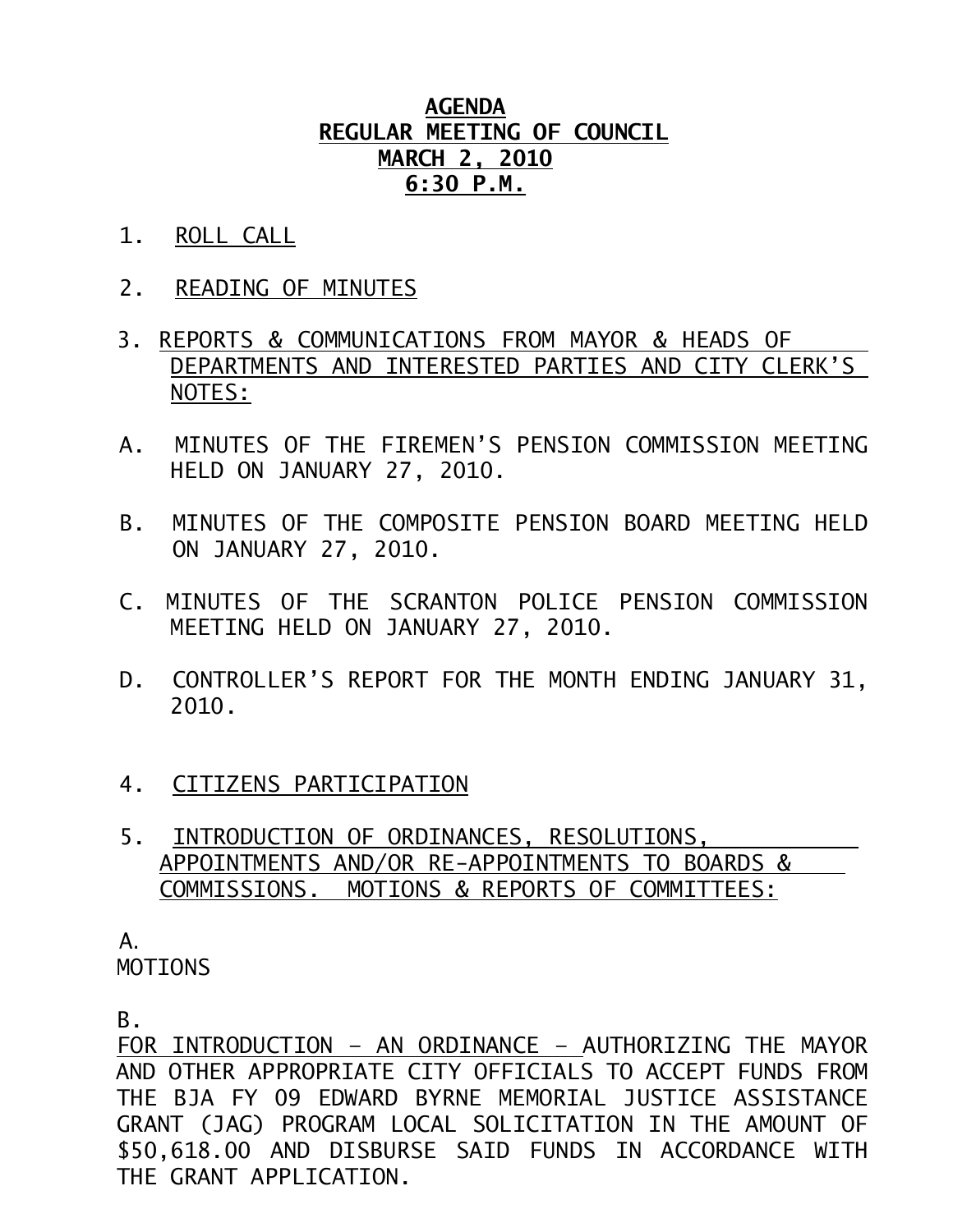5

C.

 FOR INTRODUCTION – AN ORDINANCE –AMENDING THE ADMINISTRATIVE CODE OF THE CITY OF SCRANTON, PENNSYLVANIA, SECTION 6-14-CONTRACTS, SUBSECTION (A) TO REDUCE THE AMOUNT ABOVE WHICH COMPETITIVE BIDDING IS REQUIRED FROM \$20,000.00 TO \$10,000.00, AND TO REDUCE THE AMOUNT ABOVE WHICH QUOTES MUST BE OBTAINED FROM \$5,000.00 TO \$4,000.00.

 $D<sub>-</sub>$ 

FOR INTRODUCTION – A RESOLUTION – APPOINTMENT OF ROBERT TIMLIN, 325 WARREN STREET, SCRANTON, PENNSYLVANIA, 18508, AS A MEMBER OF THE SCRANTON REDEVELOPMENT AUTHORITY FOR AN ADDITIONAL FIVE (5) YEAR TERM. MR. TIMLIN'S CURRENT TERM EXPIRED ON FEBRUARY 4, 2010 AND HIS NEW TERM WILL EXPIRE ON FEBRUARY 5, 2015.

- 6. CONSIDERATION OF ORDINANCES READING BY TITLE –
- NO BUSINESS AT THIS TIME.
- 7. FINAL READING OF RESOLUTIONS AND ORDINANCES CONSIDERATION FOR ADOPTION:

A.

FOR CONSIDERATION BY THE COMMITTEE ON RULES – FOR ADOPTION– RESOLUTION NO. 8, 2010 - AUTHORIZING THE MAYOR AND OTHER APPROPRIATE CITY OFFICIALS TO TERMINATE THE EXISTING NAUTILUS INSURANCE POLICY AND EXECUTE AND ENTER INTO A NEW CONTRACT WITH KNOWLES ASSOCIATES L.L.C FOR INSURANCE WITH NAUTILUS INSURANCE COMPANY FOR COVERAGE FOR THE PERIOD FEBRUARY 1, 2010 THROUGH JANUARY 1, 2011 IN ORDER TO CONFORM WITH THE CITY'S OTHER INSURANCE POLICIES AS WELL AS PENNSYLVANIA DEPARTMENT OF AGRICULTURE REGULATIONS FOR CERTIFICATION OF THE WATERSLIDES AND POOL COMPLEX AT NAY AUG PARK.

8. ADJOURNMENT:

NANCY KRAKE CITY CLERK SCRANTON, PENNSYLVANIA